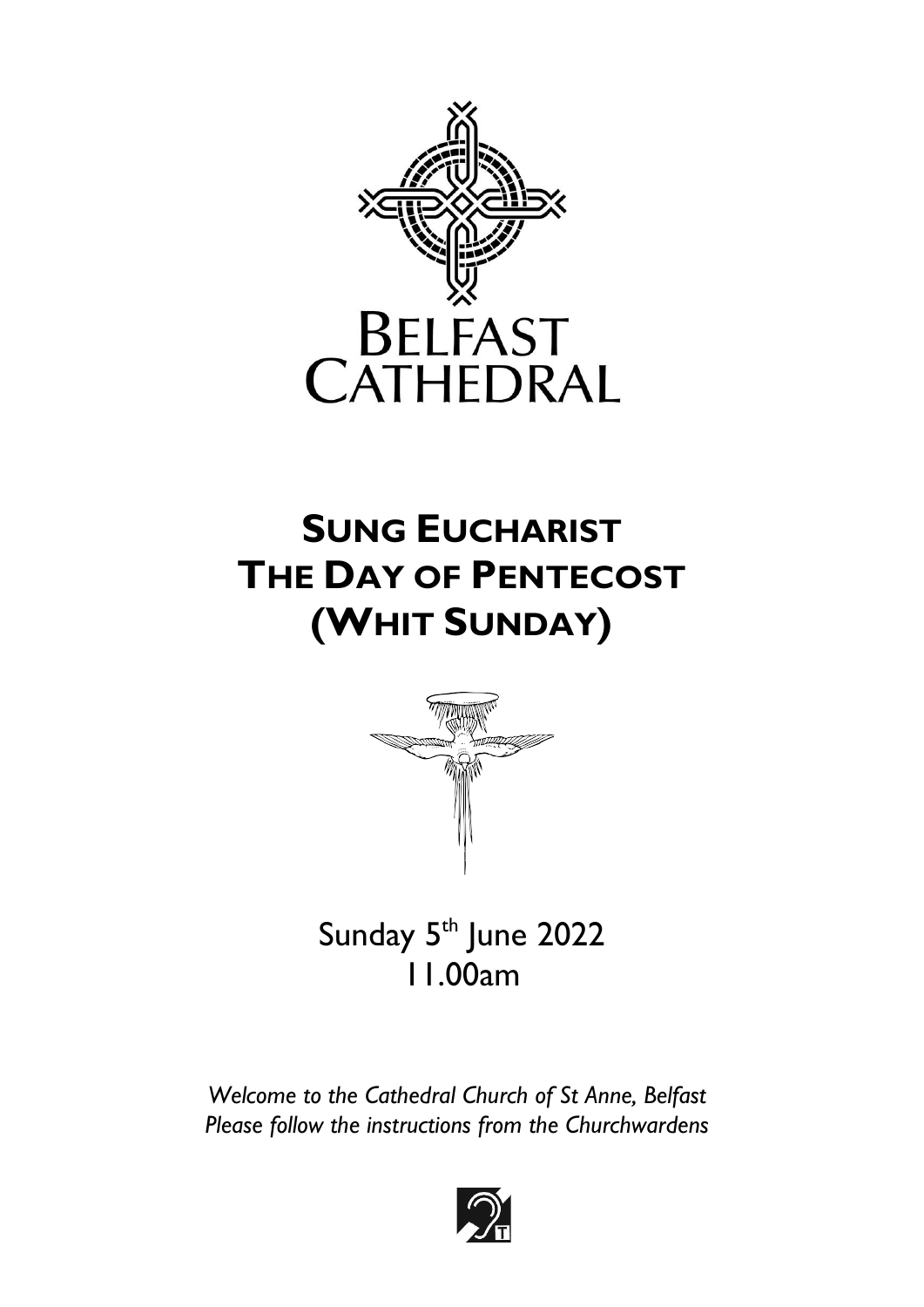# **INSTRUCTIONS FOR RECEIVING HOLY COMMUNION**

With the easing of Covid restrictions, but a need for continued caution, we are making some changes as follows:

While moving through the cathedral and making your way for communion, we ask you to continue to wear face coverings.

However while seated or standing in your seat, you may wish to remove your face covering. We encourage you to join in singing. However, please continue to leave a seat vacant between family groups. Rows are currently at 0.75m apart.

Baptised members of Christian churches are welcome to join in this Eucharist.

It is the Lord's table and this invitation is given in his name.

The Eucharist will be celebrated and distributed in accordance with Covid precautions as laid down by the Church of Ireland.

If you wish to receive communion, please move to the Quire Steps when directed by the cathedral wardens. Those seated on the North (left) side of the Nave will move first, then those seated on the South (right) side afterwards.

We have resumed distribution of Communion in both kinds. The wine will be in individual cups. When you approach the clergy you will receive the wafer bread, which you should consume immediately. There are tables on the north and south aisles where you will receive the wine. Please approach the table on the side on which you are seated. Empty cups should be placed in the basin provided.

Seating is by alternate rows. Please keep 1m social distance at all times and continue wearing your face covering until you return to your seat.

Please indicate if you require a gluten-free wafer, or if you require Communion to be brought to your seat.

If you wish to receive a blessing only, please indicate by crossing your arms across your chest.

### **Post-service Refreshments**

Once again this Sunday, coffee and tea is served IN THE CATHEDRAL HALL to facilitate arrangements in advance of this afternoon's Platinum Jubilee Service. Please make your way past the Treasury and down the stairs. A lift is also available for any with reduced mobility.

PLEASE DO NOT CONGREGATE AROUND THE SERVING TABLES.

*Please do not make video recordings or take photographs during the service*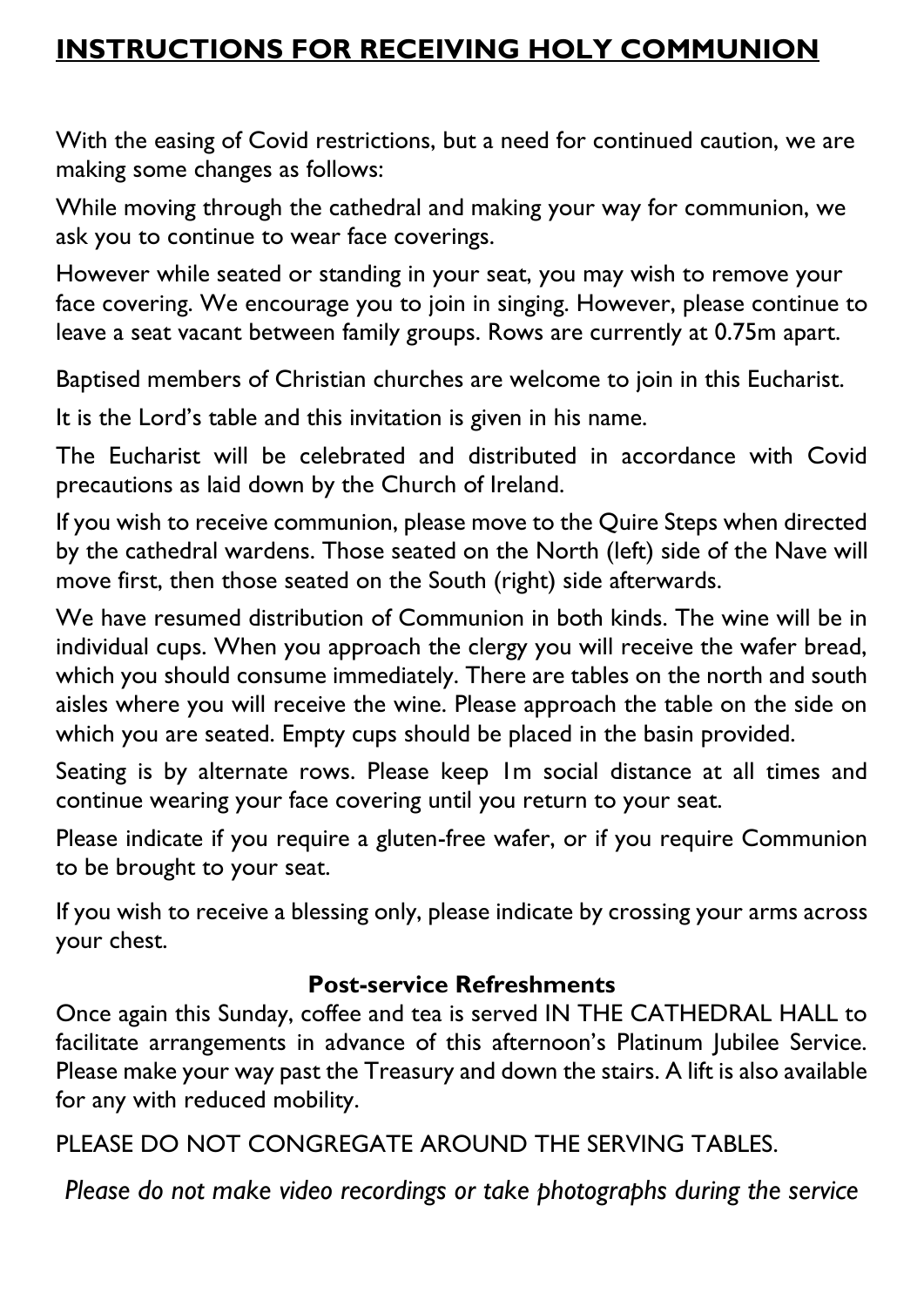**Organ Prelude:** Komm, Heiliger Geist, Herr Gott *Dieterich Buxtehude (1637 – 1707) BuxWV 199* 



*Please stand to sing* **HYMN 305:**



**O Breath of life, come sweeping through us, revive your Church with life and power.**

**O Breath of life, come, cleanse, renew us, and fit your Church to meet this hour.**

**O Wind of God, come, bend us, break us, till humbly we confess our need; then in your tenderness re-make us, revive, restore, for this we plead.**

**O Breath of love, come breathe within us, renewing thought and will and heart; come, love of Christ, afresh to win us, revive your Church in every part.**

**Revive us, Lord! Is zeal abating while harvest fields are vast and white? Revive us, Lord, the world is waiting, equip your Church to spread the light.**

> *Words: Elizabeth A.P. Head (1850-1936) Tune NEH 252: ST CLEMENT, Clement Schofield (1939-1904)*

#### **DEAN'S WELCOME**

*Please stand for* **PENTECOST GREETING**

Grace, mercy and peace from God our Father, and the Lord Jesus Christ be with you:

**And also with you.**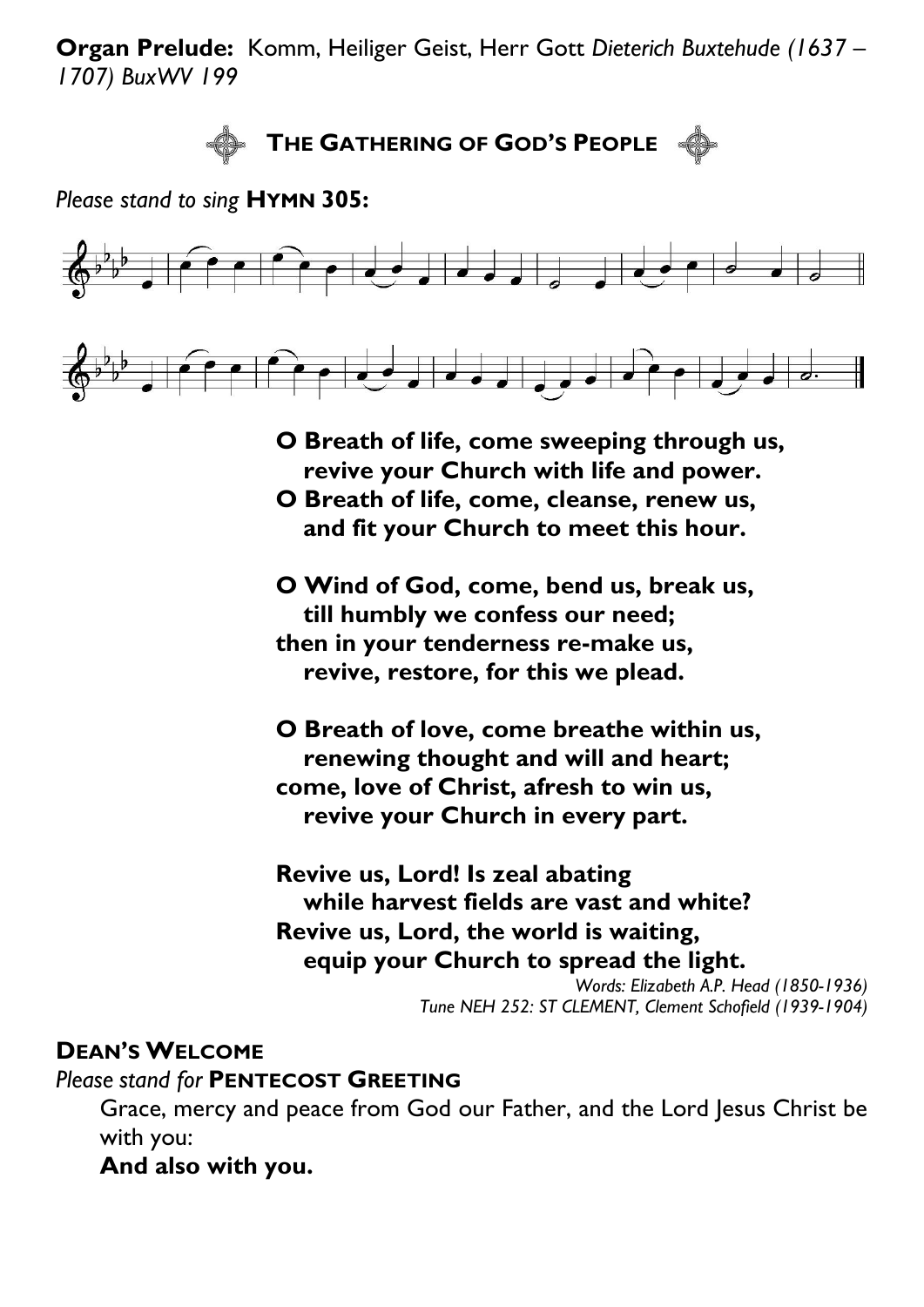Blessed be the God and Father of our Lord Jesus Christ! By his great mercy he has given us a new birth into a living hope through the resurrection of Jesus Christ from the dead. *1 Peter 1:3*

### **THE COLLECT FOR PURITY**

Almighty God, **to whom all hearts are open, all desires known, and from whom no secrets are hidden; cleanse the thoughts of our hearts by the inspiration of your Holy Spirit, that we may perfectly love you, and worthily magnify your holy name; through Christ our Lord. Amen.**

### **PENITENCE**

Hear what our Lord Jesus Christ says: You shall love the Lord your God with all your heart and with all your soul and with all your mind. This is the first and great commandment. And the second is like it. You shall love your neighbour as yourself. On these two commandments depend all the law and the prophets.

### **Lord, have mercy on us, and write these your laws in our hearts.**

God so loved the world that he gave his only Son Jesus Christ, to save us from our sins, to intercede for us in heaven, and to bring us to eternal life. Let us then confess our sins in penitence and faith, firmly resolved to keep God's commandments and to live in love and peace:

### *Please kneel or sit:* Almighty God, **our heavenly Father, we have sinned in thought and word and deed, and in what we have left undone. We are truly sorry and we humbly repent. For the sake of your Son, Jesus Christ, have mercy on us and forgive us, that we may walk in newness of life to the glory of your name. Amen.**

Almighty God, who forgives all who truly repent, have mercy on you, pardon and deliver you from all your sins, confirm and strengthen you in all goodness, and keep you in eternal life, through Jesus Christ our Lord. **Amen.** 

## *Please stand for the* **GLORIA IN EXCELSIS**:

Gloria in excelsis Deo et in terra pax hominibus bonae voluntatis. Laudamus te, benedicimus te, adoramus te, glorificamus te, gratias agimus tibi propter magnum gloriam tuam, Domine Deus, Rex caelestis, Deus Pater omnipotens. Domine Fili Unigenite, Iesu Christe,

*Glory to God in the highest, and on earth peace to people of goodwill We praise you, we bless you, we adore you, we glorify you, we give you thanks for your great glory, Lord God, heavenly King, O God, almighty Father. Lord Jesus Christ, only begotten Son,*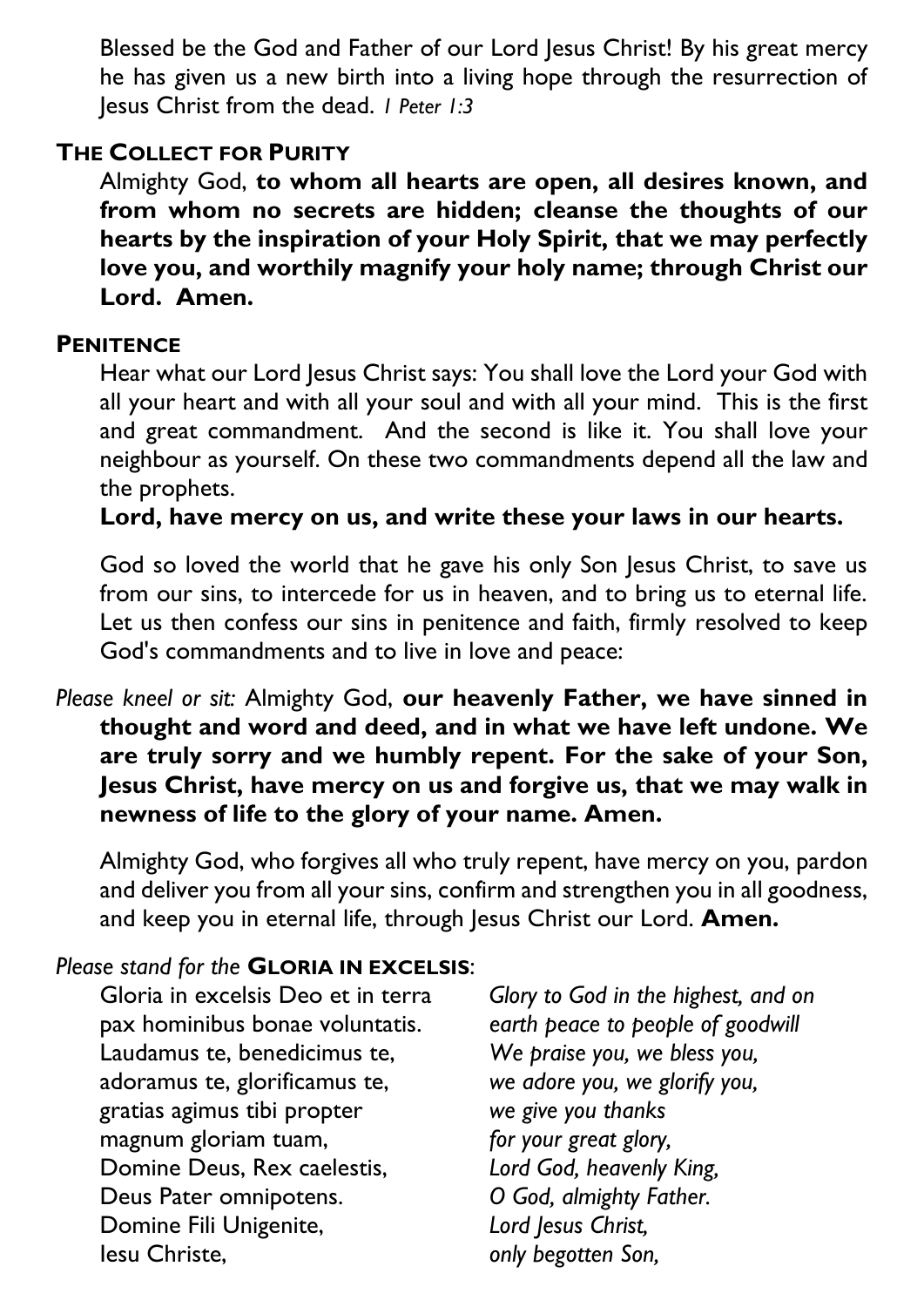Domine Deus, Agnus Dei, Filius Patris, qui tollis peccata mundi, miserere nobis; qui tollis peccata mundi, suscipe deprecationem nostrum. Qui sedes ad dexteram Patris, miserare nobis. Quoniam tu solus Sanctus, tu solus Dominus, tu solus Altissimus, Iesu Christe, cum Sancto Spiritu: In Gloria Dei Patris. Amen

*Lord God, Lamb of God, Son of the Father, you take away the sins of the world, have mercy on us; you take away the sins of the world, receive our prayer. You are seated at the right hand of the Father, have mercy on us For you alone are the Holy One, you alone are the Lord, you alone are the Most High, Jesus Christ, with the Holy Spirit, in the glory of God the Father. Amen.*

*Setting: Benjamin Britten OM CH (1913-1976) Missa Brevis*

### **THE COLLECT OF THE DAY**

Almighty God, who on the day of Pentecost sent your Holy Spirit to the apostles with the wind from heaven and in tongues of flame, filling them with joy and boldness to preach the gospel: By the power of the same Spirit strengthen us to witness to your truth and to draw everyone to the fire of your love; through Jesus Christ our Lord. Amen.



**PROCLAIMING AND RECEIVING THE WORD**

### *Please sit for the* **FIRST READING**: Acts 2:1-21

When the day of Pentecost had come, they were all together in one place. And suddenly from heaven there came a sound like the rush of a violent wind, and it filled the entire house where they were sitting. Divided tongues, as of fire, appeared among them, and a tongue rested on each of them. All of them were filled with the Holy Spirit and began to speak in other languages, as the Spirit gave them ability.

Now there were devout lews from every nation under heaven living in Jerusalem. And at this sound the crowd gathered and was bewildered, because each one heard them speaking in the native language of each. Amazed and astonished, they asked, 'Are not all these who are speaking Galileans? And how is it that we hear, each of us, in our own native language?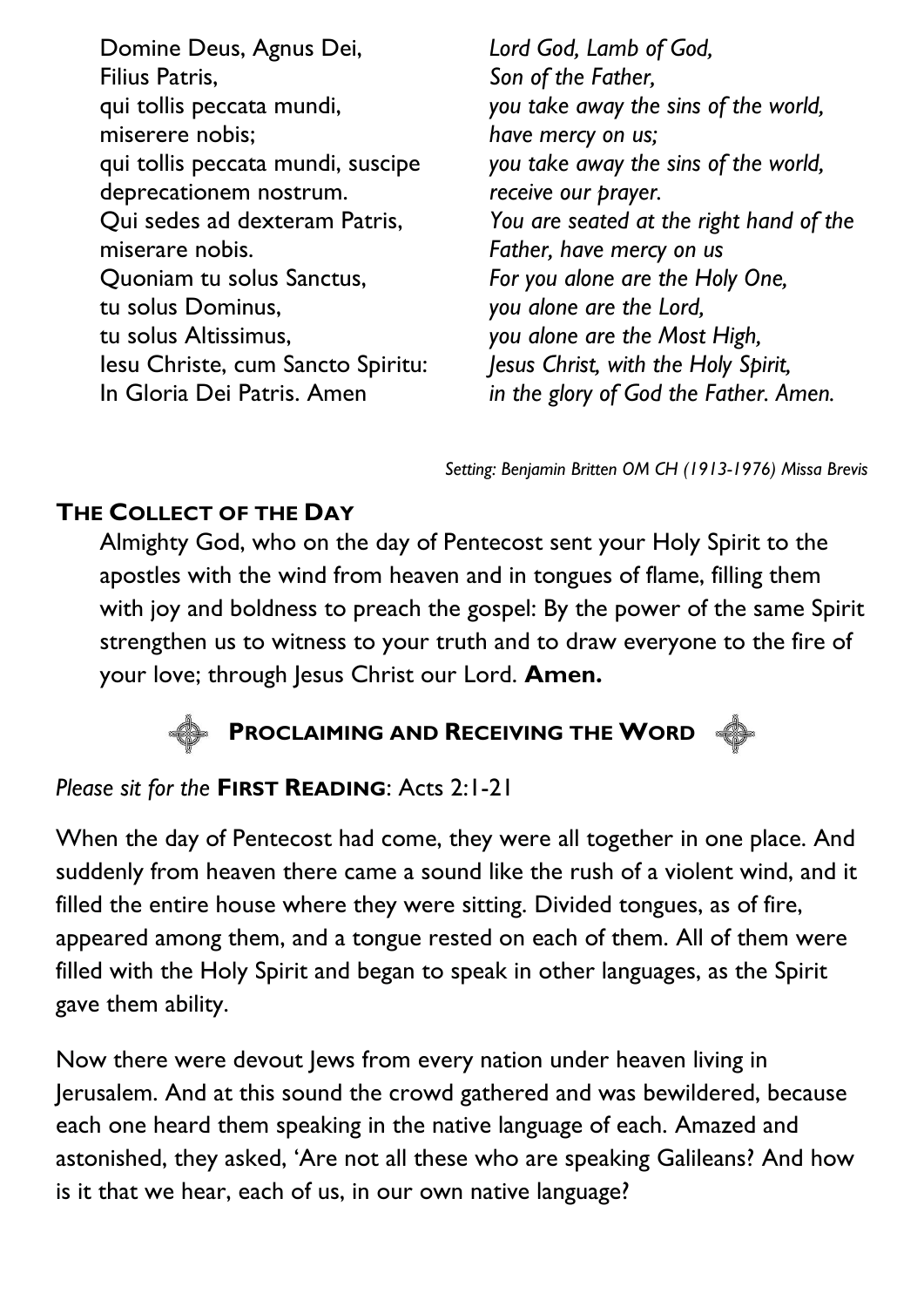Parthians, Medes, Elamites, and residents of Mesopotamia, Judea and Cappadocia, Pontus and Asia, Phrygia and Pamphylia, Egypt and the parts of Libya belonging to Cyrene, and visitors from Rome, both Jews and proselytes, Cretans and Arabs—in our own languages we hear them speaking about God's deeds of power.' All were amazed and perplexed, saying to one another, 'What does this mean?' But others sneered and said, 'They are filled with new wine.'

But Peter, standing with the eleven, raised his voice and addressed them: 'Men of Judea and all who live in Jerusalem, let this be known to you, and listen to what I say. Indeed, these are not drunk, as you suppose, for it is only nine o'clock in the morning. No, this is what was spoken through the prophet Joel: "In the last days it will be, God declares, that I will pour out my Spirit upon all flesh, and your sons and your daughters shall prophesy, and your young men shall see visions, and your old men shall dream dreams. Even upon my slaves, both men and women, in those days I will pour out my Spirit; and they shall prophesy. And I will show portents in the heaven above and signs on the earth below, blood, and fire, and smoky mist. The sun shall be turned to darkness and the moon to blood, before the coming of the Lord's great and glorious day. Then everyone who calls on the name of the Lord shall be saved."

This is the word of the Lord.

## **Thanks be to God.**

*Please remain seated as the choir sings* **PSALM 104:**

There go the ships, and there is that Leviathan:

Whom thou hast made to take his pastime therein.

These wait all upon thee:

That thou mayest give them meat in due season.

When thou givest it them they gather it:

And when thou openest thy hand they are filled with good.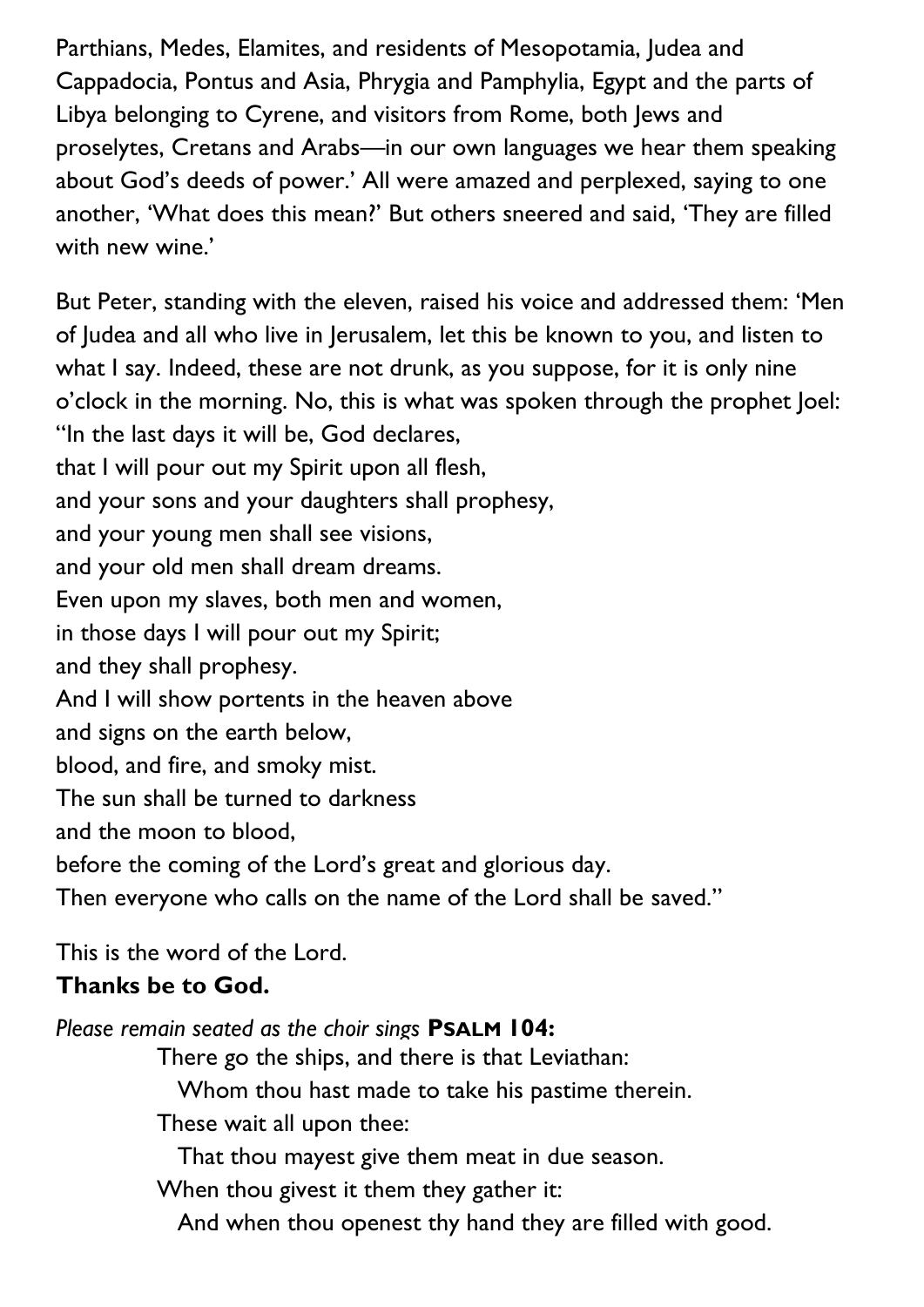When thou hidest thy face they are troubled:

 When thou takest away their breath they die, and are turned again to their dust.

When thou lettest thy breath go forth they shall be made:

And thou shalt renew the face of the earth.

The glorious majesty of the Lord shall endure for ever:

The Lord shall rejoice in his works.

The earth shall tremble at the look of him:

If he do but touch the hills, they shall smoke.

I will sing unto the Lord as long as I live:

I will praise my God while I have my being.

And so shall my words please him:

My joy shall be in the Lord.

As for sinners, they shall be consumed out of the earth, and the ungodly shall come to an end;

Praise thou the Lord, O my soul, praise the Lord.

### *Please stand for the* **GLORIA:**

Glory be to the Father, and to the Son: and to the Holy Ghost. As it was in the beginning, is now, and ever shall be: world without end. Amen. *Tone III* 

# *Please remain standing to sing the ALLELUIA:<br>
1st time: Cantor*

 $2nd$  time:  $All$ Verse: Cantor Repeat: All  $\circ$   $\circ$   $\circ$   $\circ$ Al-le-lu-ia, al - le-lu-ia,  $al - le - lu - ia$ .

May the God of our Lord Jesus Christ, enlighten the eyes of our hearts:

that we may know what is the hope to which he has called us. *Ephesians 1:17*

*Please remain standing for the* **GOSPEL READING**: John 14:8-17

Hear the Gospel of our Lord Jesus Christ, according to John.

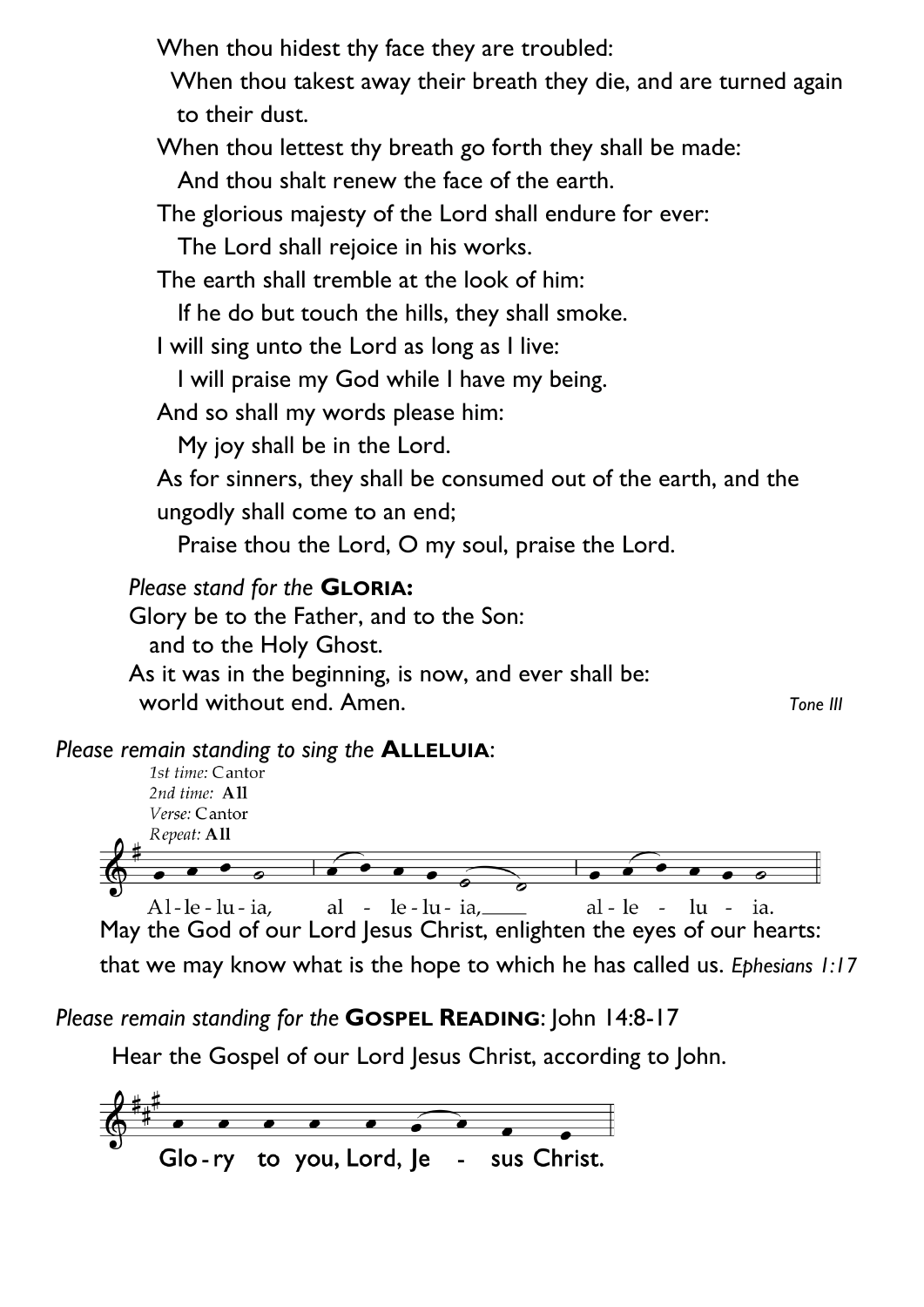Philip said to him, 'Lord, show us the Father, and we will be satisfied.' Jesus said to him, 'Have I been with you all this time, Philip, and you still do not know me? Whoever has seen me has seen the Father. How can you say, "Show us the Father"? Do you not believe that I am in the Father and the Father is in me? The words that I say to you I do not speak on my own;

but the Father who dwells in me does his works. Believe me that I am in the Father and the Father is in me; but if you do not, then believe me because of the works themselves. Very truly, I tell you, the one who believes in me will also do the works that I do and, in fact, will do greater works than these, because I am going to the Father. I will do whatever you ask in my name, so that the Father may be glorified in the Son. If in my name you ask me for anything, I will do it.

'If you love me, you will keep my commandments. And I will ask the Father, and he will give you another Advocate, to be with you for ever. This is the Spirit of truth, whom the world cannot receive, because it neither sees him nor knows him. You know him, because he abides with you, and he will be in you.

This is the Gospel of the Lord.



*Please sit for the* **SERMON** *by The Reverend Janice Elsdon*

*Please stand and face east for the* **NICENE CREED**:

We believe in one God, **the Father, the Almighty, maker of heaven and earth, of all that is, seen and unseen.**

**We believe in one Lord, Jesus Christ, the only Son of God, eternally begotten of the Father, God from God, Light from Light,**

**true God from true God, begotten, not made, of one Being with the Father. Through him all things were made. For us and for our salvation he came down from heaven, was incarnate by the Holy Spirit of the Virgin Mary, and was made man. For our sake he was crucified under Pontius Pilate; he suffered death and was buried.**

**On the third day he rose again in accordance with the Scriptures; he ascended into heaven and is seated at the right hand of the Father. He will come again in glory to judge the living and the dead, and his kingdom will have no end.**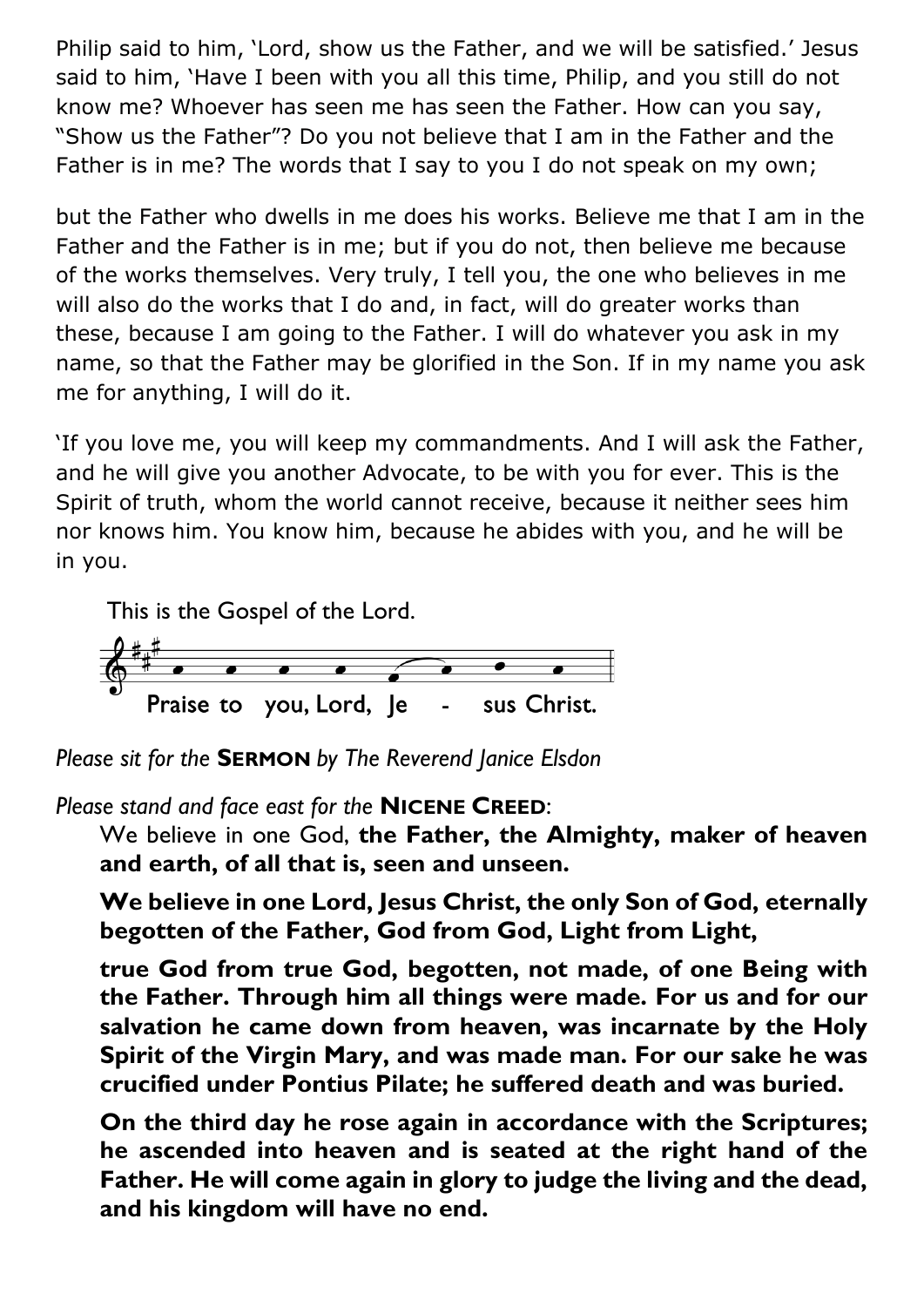**We believe in the Holy Spirit, the Lord, the giver of life, who proceeds from the Father and the Son, who with the Father and the Son is worshipped and glorified, who has spoken through the prophets. We believe in one holy catholic and apostolic Church. We acknowledge one baptism for the forgiveness of sins.**

**We look for the resurrection of the dead, and the life of the world to come. Amen.**

# **THE PRAYERS OF THE PEOPLE ON THE PLATINUM JUBILEE OF QUEEN ELIZABETH II**

*Please kneel or sit:*

Remembering the aspects of Christian faith which have so shaped the life of Queen Elizabeth throughout her long reign, we pray:

Gracious God, we give you thanks for the Bible as your guide to all people. We pray for all people of faith, and for those who seek a faith by which to live, for Bible scholars and translators who open the Word of God to others, for those who preach the Gospel, and those who would follow the Bible's teachings,

that through the Holy Spirit, your word may inspire and direct them. In the life of our land:

## **Your kingdom come, O Lord, your will be done**.

Holy God, we rejoice that in every generation people

hear your call to commitment and faithfulness.

We pray for Elizabeth our Queen,

Giving thanks for her selfless dedication throughout her reign,

may she be blessed and strengthened;

We pray for members of the Commonwealth with whom we share this Jubilee, may we grow in understanding and respect;

We pray for those who bring healing and health to the sick and the suffering, for those who care for prisoners and refugees,

that, through those who obey your call to service,

your healing hand may be laid on the nations.

In the life of our land:

# **Your kingdom come, O Lord, your will be done.**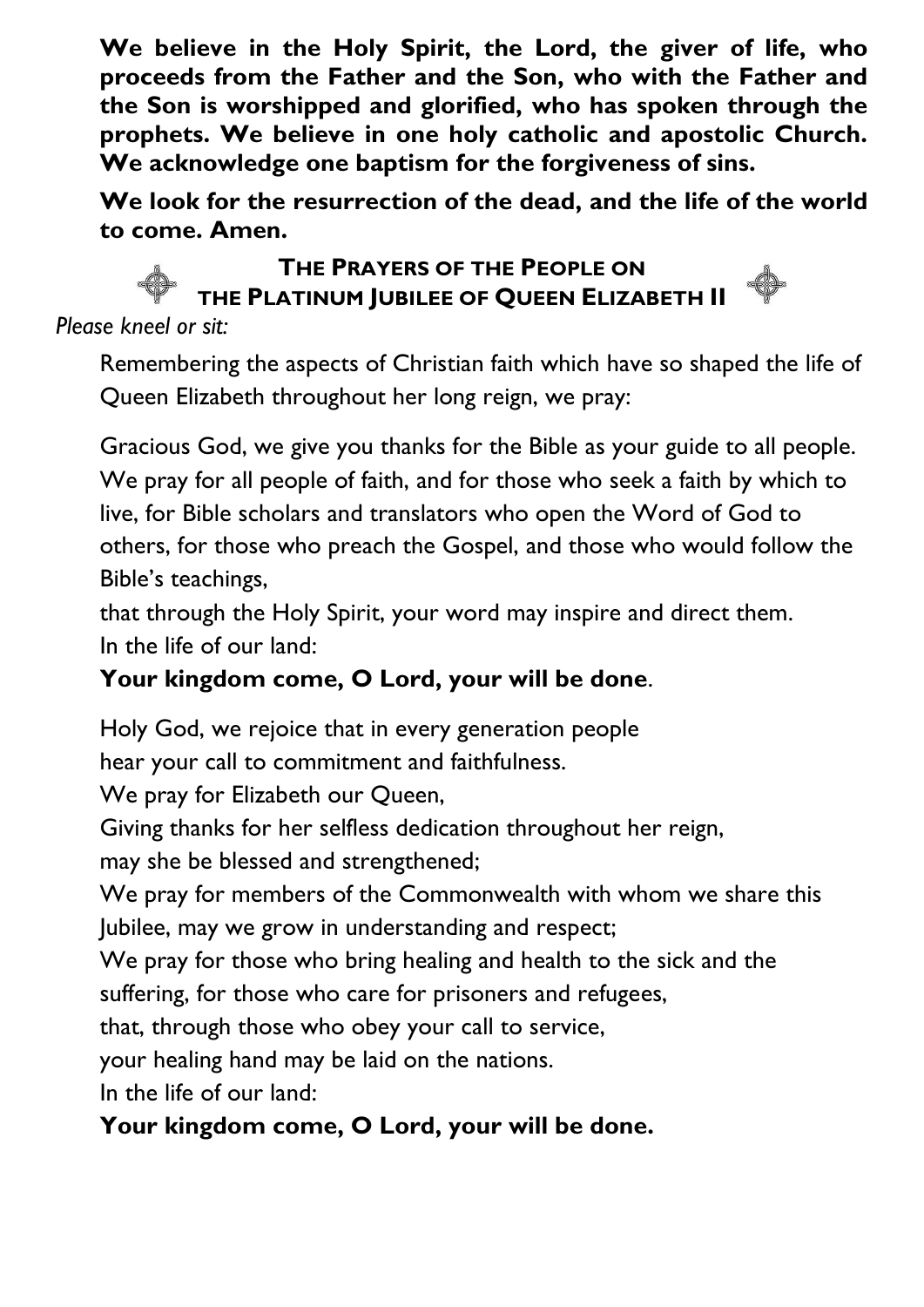Loving God, we remember with gratitude

that Jesus cared so much that he washed his disciples' feet.

We pray for those who seek to be Christ's loving presence in our world, for those who mourn the loss of loved ones, for those who are sick, for those who are anxious or disillusioned, for those whose needs we know, and those whose needs are known by you alone, that through your grace,

your transforming power will bring hope and confidence.

In the life of our land

# **Your kingdom come, O Lord, your will be done.**

Generous God,

we recognise the joys and challenges of living alongside one other.

We pray for all in positions of authority and influence in our community,

For those who work in hospitals and schools,

and in the emergency services,

for those who face suspicion and criticism

when difficult decisions need to be made,

for those among us who are homeless, refugees,

stranger or asylum seeker,

that through us, your people,

the love of Christ may be shown in our community.

In the life of our land

## **Your kingdom come, O Lord, your will be done.**

Merciful Father, **accept these our prayers for the sake of your Son, our Saviour Jesus Christ. Amen.**

# **THE PRAYER OF HUMBLE ACCESS**

We do not presume **to come to this your table, merciful Lord, trusting in our own righteousness but in your manifold and great mercies.**

**We are not worthy so much as to gather up the crumbs under your table. But you are the same Lord, whose nature is always to have mercy. Grant us, therefore, gracious Lord, so to eat the flesh of your dear Son Jesus Christ, and to drink his blood, that our sinful bodies may be made clean by his body, and our souls washed through his most precious blood, and that we may evermore dwell in him and he in us. Amen.**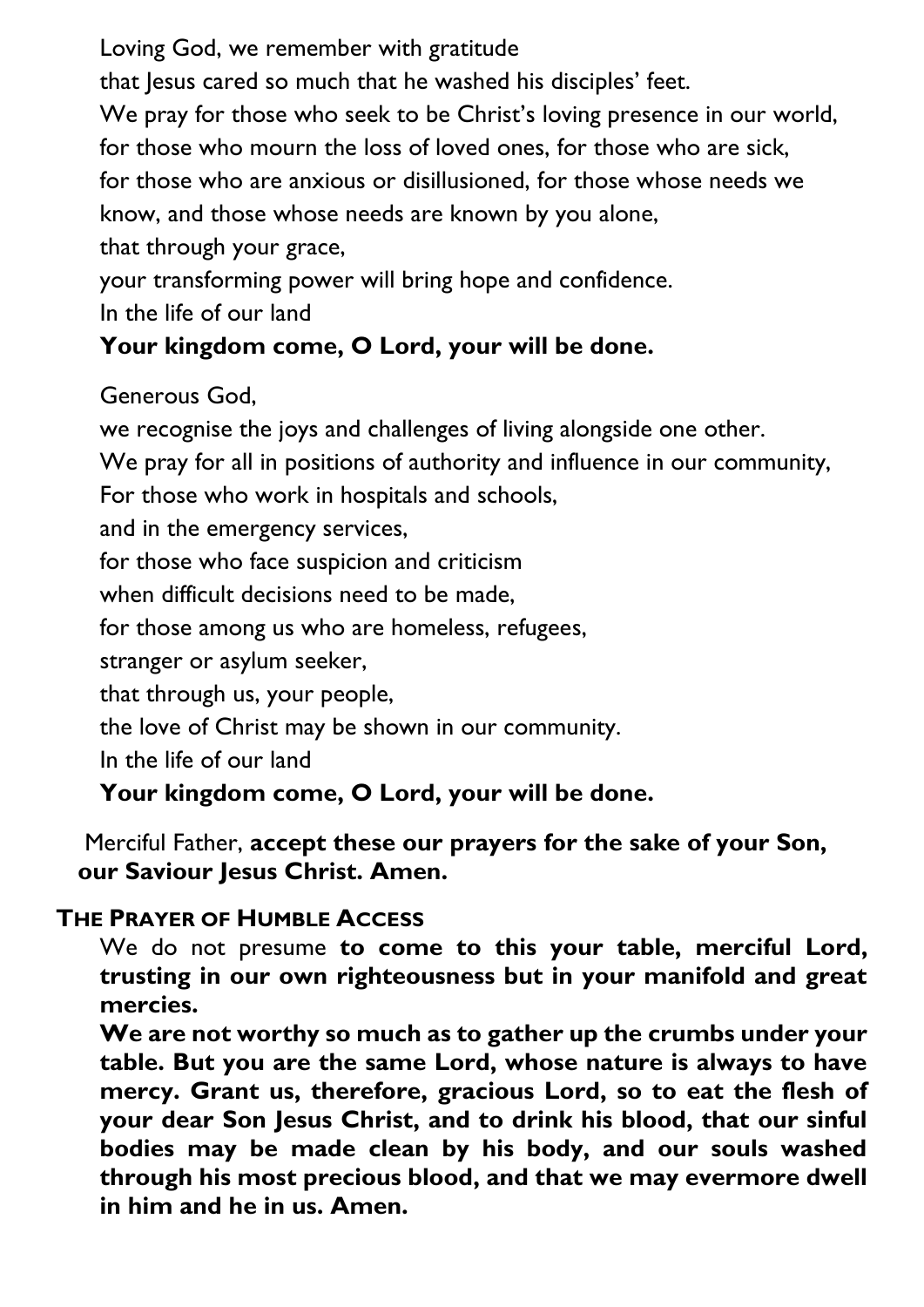*Please stand for* **THE PEACE**

The fruit of the Spirit is love, joy, peace. If we live in the Spirit, let us walk in the Spirit. *Galatians 5:22*

The peace of the Lord be always with you **and also with you.**



*Please remain standing to sing* **HYMN 294\*:**



**Come down, O Love divine, seek thou this soul of mine, and visit it with thine own ardour glowing; O Comforter, draw near, within my heart appear, and kindle it, thy holy flame bestowing.** 

 **O let it freely burn, till earthly passions turn to dust and ashes in its heat consuming; and let thy glorious light shine ever on my sight, and clothe me round, the while my path illuming.**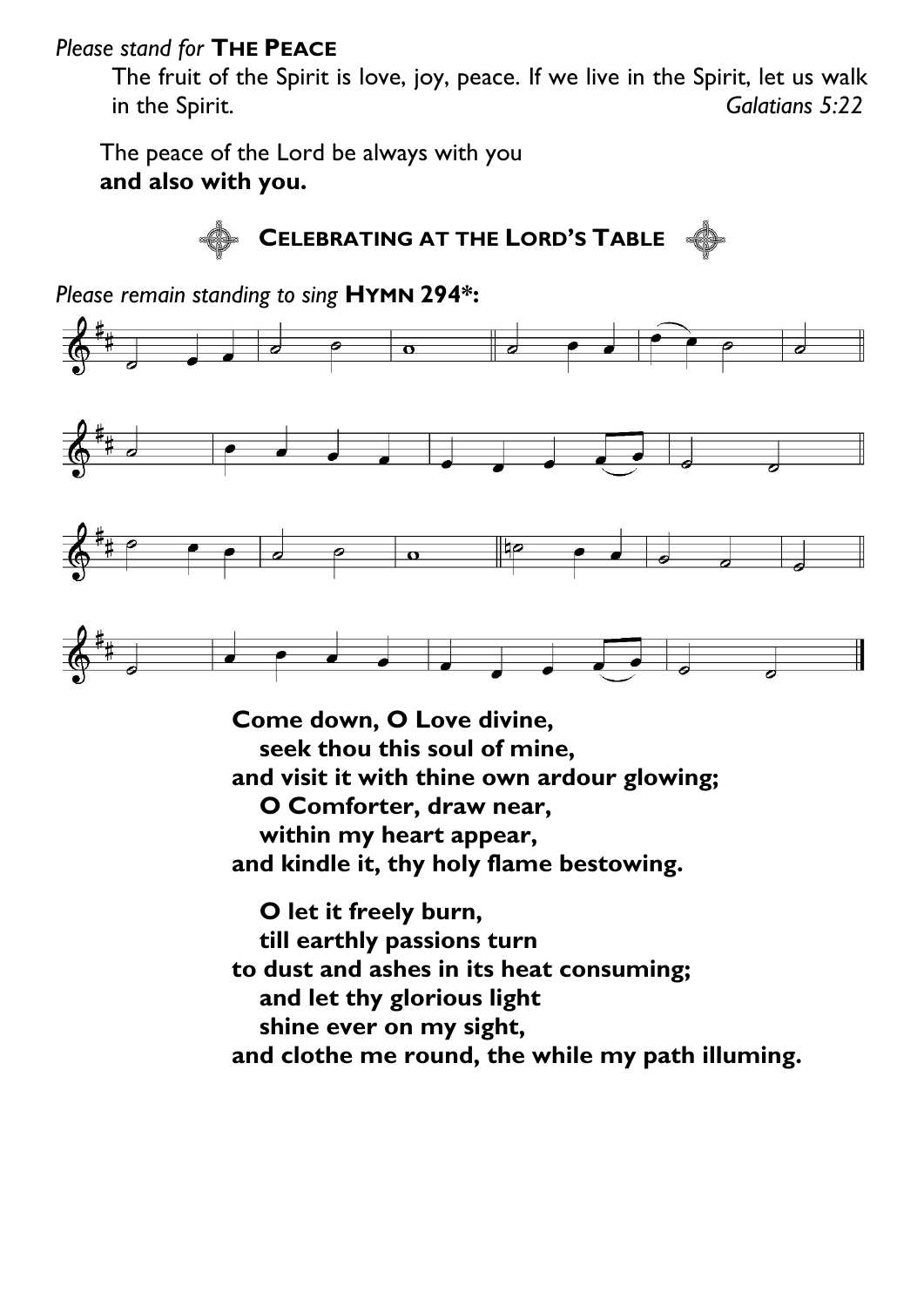

**And so the yearning strong, with which the soul will long, shall far outpass the power of human telling; for none can guess its grace, till we become the place wherein the Holy Spirit makes his dwelling.**

*Words: Bianco da Siena (d. 1434), tr. R.F. Littledale (1833-90) Tune NEH 137: DOWN AMPNEY R. Vaughan Williams (1872-1958)*

*Please remain standing*

How can I repay the Lord for all the benefits he has given to me? I will lift up the cup of salvation and call upon the name of the Lord. I will fulfil my vows to the Lord in the presence of all his people.

*Psalm 116:12-14*

#### **THE TAKING OF THE BREAD AND WINE**

Christ our passover has been sacrificed for us **therefore let us celebrate the feast.**



Let us give thanks to the Lord our God. It is right to give our thanks and praise.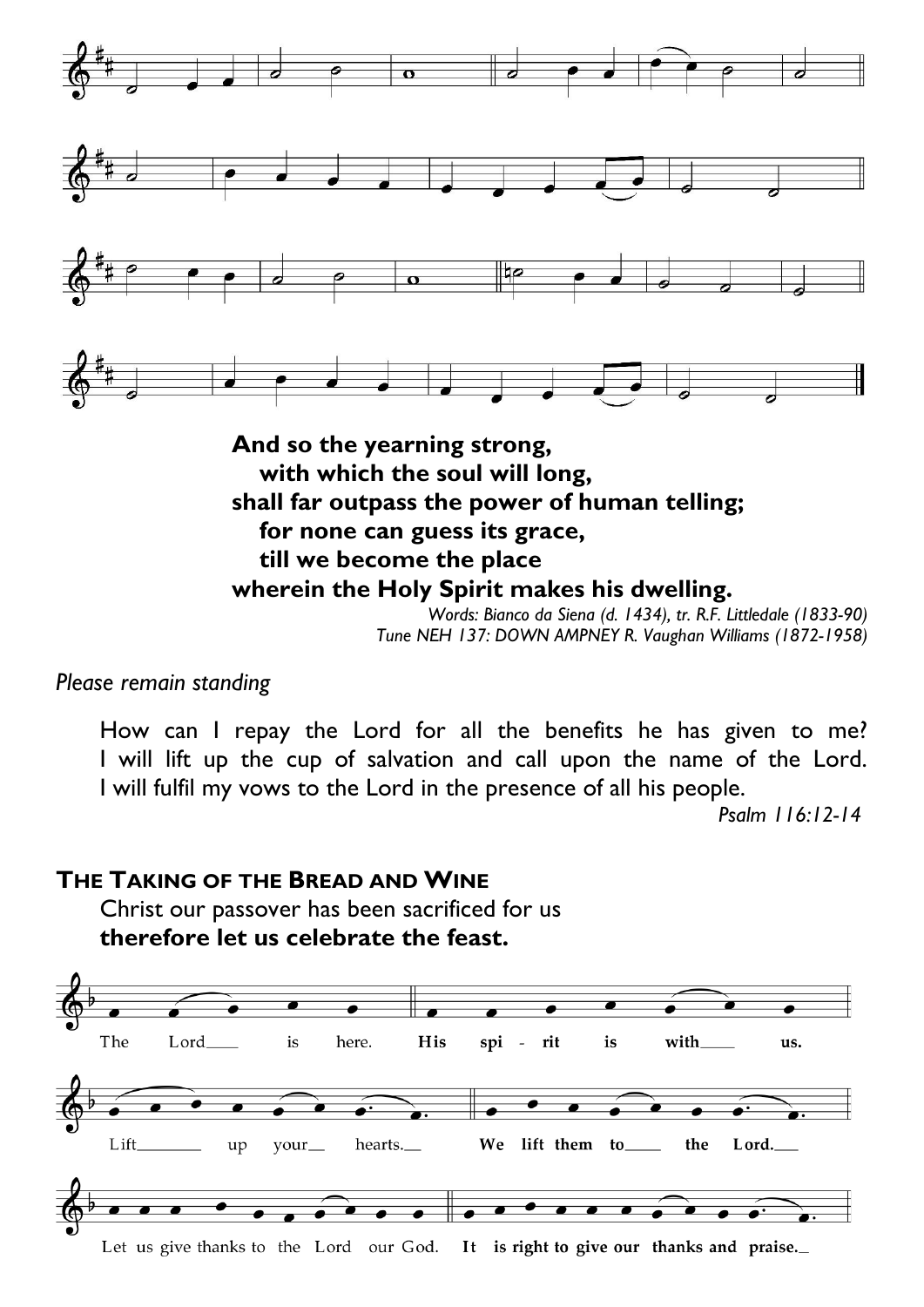Father, almighty and everliving God, at all times and in all places it is right to give you thanks and praise:

Through Jesus Christ our Lord, according to whose promise the Holy Spirit came to dwell in us, making us your children, and giving us power to proclaim the gospel throughout the world:

And so with all your people, with angels and archangels, and with all the company of heaven, we proclaim your great and glorious name, for ever praising you and saying:

#### *The* **SANCTUS** *and* **BENEDICTUS** *are sung***:**

| Sanctus, Sanctus, Sanctus | Holy, Holy, Holy                  |
|---------------------------|-----------------------------------|
| Dominus Deus Sabaoth.     | Lord God of Hosts                 |
| Pleni sunt Caeli et terra | Heaven and earth are full of your |
| Gloria tua                | glory.                            |
| Hosanna in excelsis.      | Hosanna in the highest.           |
| Benedictus qui venit      | Blessed is he who comes           |
| in nomine Domini.         | in the name of the Lord.          |
| Hosanna in excelsis.      | Hosanna in the highest.           |
|                           |                                   |

*Setting: Benjamin Britten OM CH (1913-76) Missa Brevis*

Blessed are you, Father, the creator and sustainer of all things; you made us in your own image, male and female you created us; even when we turned away from you, you never ceased to care for us, but in your love and mercy you freed us from the slavery of sin, giving your only begotten Son to become man and suffer death on the cross to redeem us; he made there the one complete and all-sufficient sacrifice for the sins of the whole world:

he instituted, and in his holy Gospel commanded us to continue, a perpetual memory of his precious death until he comes again:

On the night that he was betrayed he took bread; and when he had given thanks to you, he broke it, and gave it to his disciples, saying, Take, eat, this is my body which is given for you. Do this in remembrance of me.

In the same way, after supper he took the cup; and when he had given thanks to you, he gave it to them, saying, Drink this, all of you, for this is my blood of the new covenant which is shed for you and for many for the forgiveness of sins. Do this, as often as you drink it, in remembrance of me.

Therefore, Father, with this bread and this cup we do as Christ your Son commanded: **we remember his passion and death, we celebrate his resurrection and ascension, and we look for the coming of his kingdom.**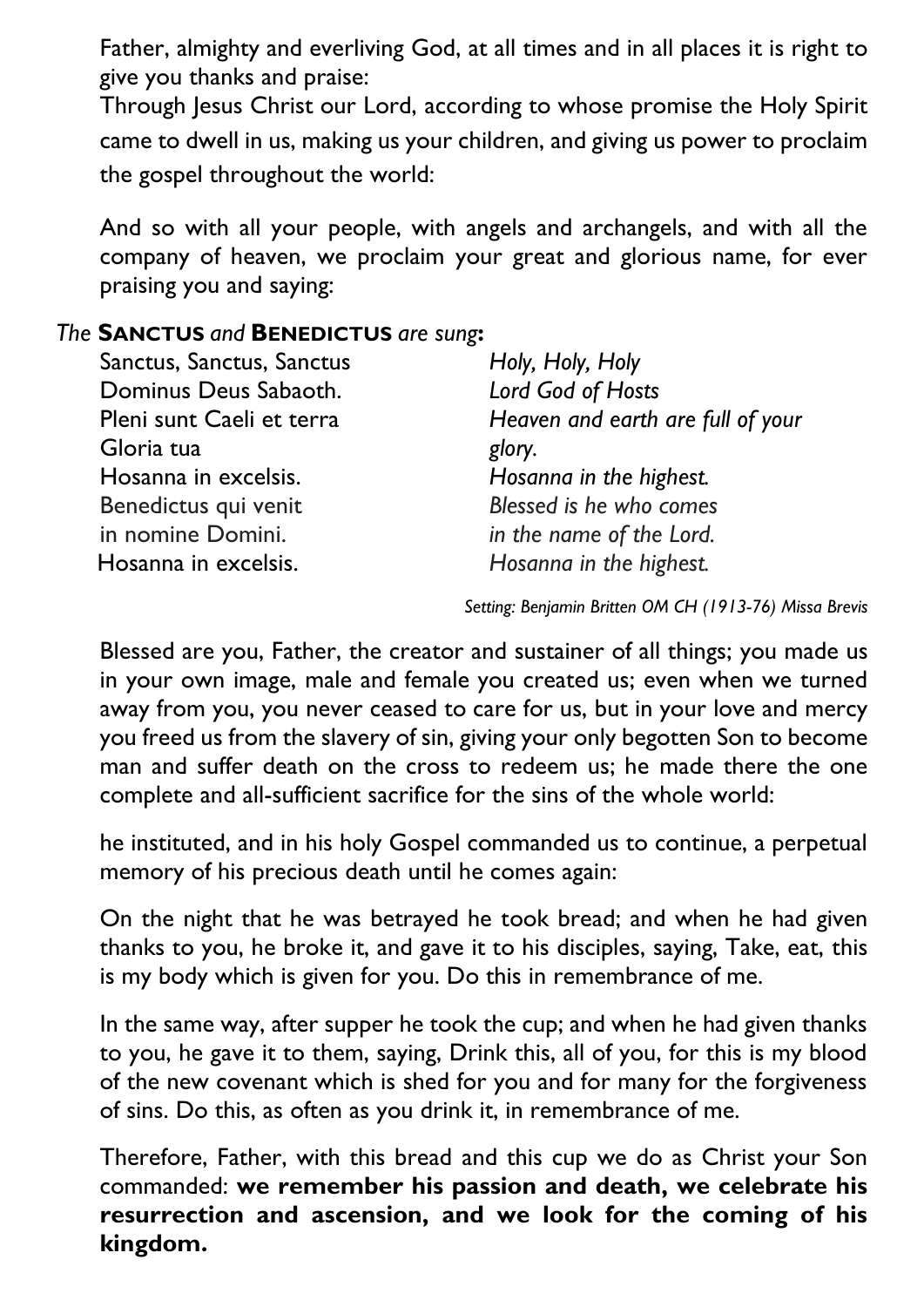**Accept through him, our great high priest, this our sacrifice of praise and thanksgiving; and as we eat and drink these holy gifts, grant by the power of the life-giving Spirit that we may be made one in your holy Church and partakers of the body and blood of your Son, that he may dwell in us and we in him:**

**Through the same Jesus Christ our Lord, by whom, and with whom, and in whom, in the unity of the Holy Spirit, all honour and glory are yours, Almighty Father, for ever and ever. Amen.**

*Please kneel or sit*

### **THE LORD'S PRAYER**

As our Saviour Christ has taught us, we are bold to say:

**Our Father, who art in heaven, hallowed be thy Name, thy kingdom come, thy will be done, on earth as it is in heaven. Give us this day our daily bread. And forgive us our trespasses, as we forgive those who trespass against us. And lead us not into temptation, but deliver us from evil. For thine is the kingdom, the power and the glory, for ever and ever. Amen.**

### **THE BREAKING OF THE BREAD**

The bread which we break is a sharing in the body of Christ. **We being many are one body, for we all share in the one bread.**

The gifts of God for the people of God.

**Jesus Christ is holy, Jesus Christ is Lord, to the glory of God the Father.**

### *Please sit for the* **AGNUS DEI**:

Agnus Dei, qui tollis peccata mundi, miserere nobis. Agnus Dei, qui tollis peccata mundi, miserere nobis. Agnus Dei, qui tollis peccata mundi, dona nobis pacem.

*Lamb of God, you take away the sins of the world, have mercy on us. Lamb of God, you take away the sins of the world, have mercy on us. Lamb of God, you take away the sins of the world, grant us peace.*

*Setting: Benjamin Britten OM CH (1913-76) Missa Brevis*

### **THE COMMUNION**

*Please observe the guidance of the Church Wardens and follow the directions as printed at the beginning of this order of service*

**Organ music** *during communion:* Komm, Gott Schöpfer, Heiliger Geist *S Scheidt (1587 – 1654)*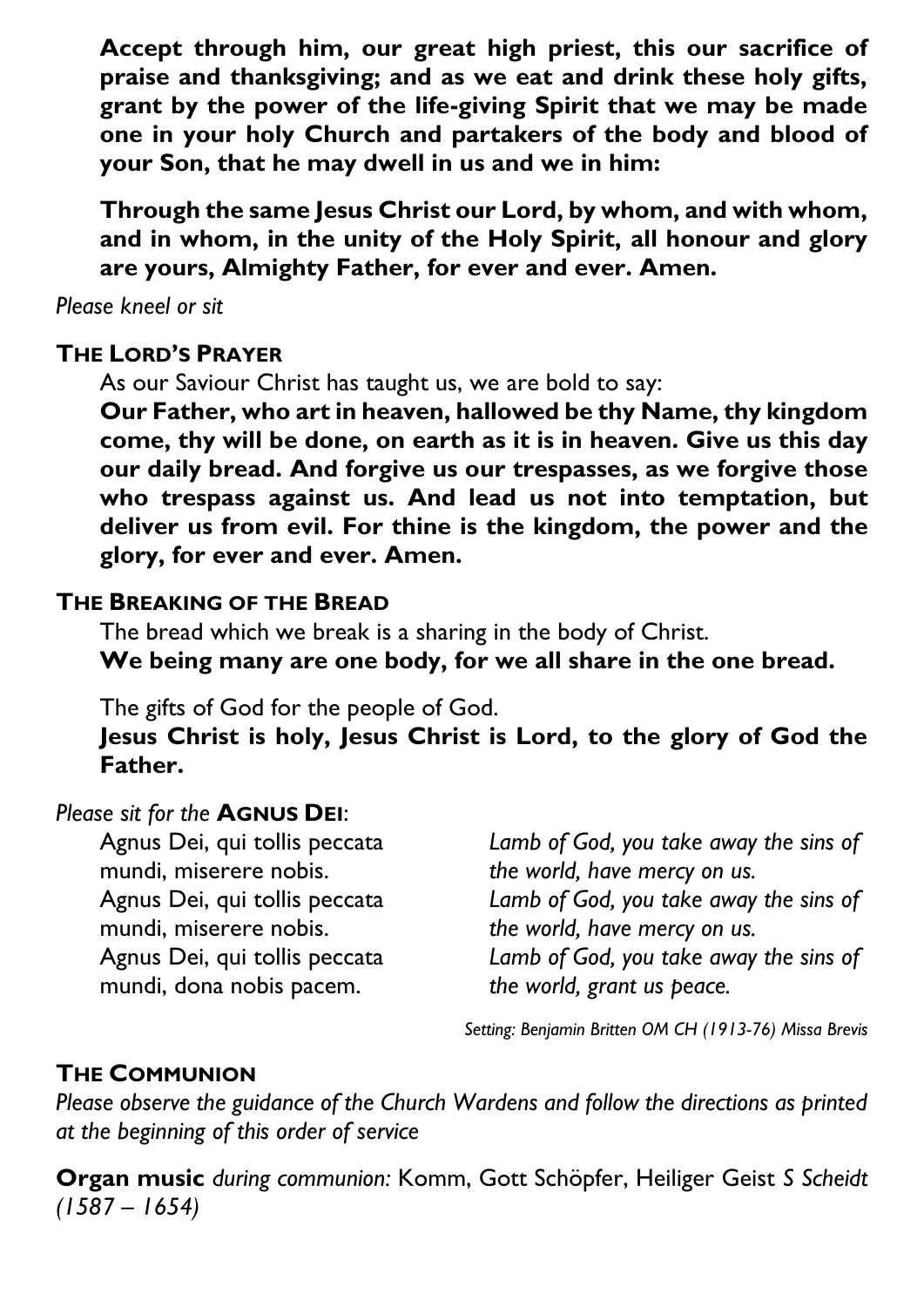### **ANTHEM**

Holy Spirit, ever dwelling In the holiest realms of light; Holy Spirit, ever brooding O'er a world of gloom and night; Holy Spirit, ever raising Those of earth to thrones on high; Living, life-imparting Spirit, You we praise and magnify.

Holy Spirit, ever living As the Church's very life; Holy Spirit, ever striving Through us in a ceaseless strife; Holy Spirit, ever forming In the Church the mind of Christ: You we praise with endless worship For your gifts and fruits unpriced.

Holy Spirit, ever working Through the Church's ministry; Quick'ning, strength'ning, and absolving, Setting captive sinners free; Holy Spirit, ever binding Age to age and soul to soul In communion never ending, You we worship and extol. *Herbert Howells (1892-1983)*

#### **THE GREAT SILENCE**

*When all have received communion, the presiding minster, other ministers and people keep silence for reflection*



#### **PRAYER AFTER COMMUNION**

Faithful God, who fulfilled the promises of Easter by sending us your Holy Spirit and opening to every race and nation the way of life eternal: Open our lips by your Spirit, that every tongue may tell of your glory; through Jesus Christ our Lord. **Amen.**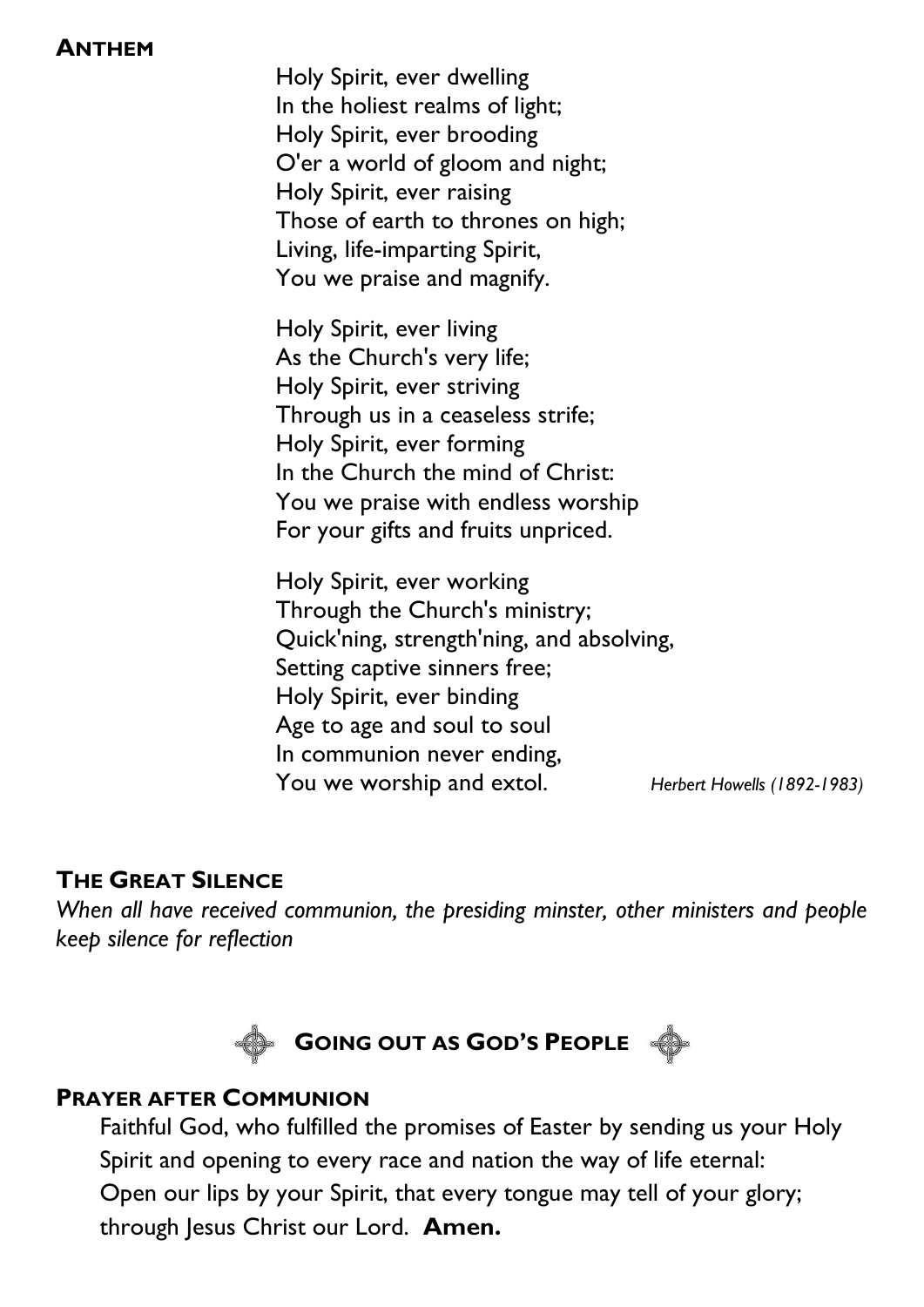Almighty God, **we thank you for feeding us with the spiritual food of the body and blood of your Son Jesus Christ. Through him we offer you our souls and bodies to be a living sacrifice. Send us out in the power of your Spirit to live and work to your praise and glory. Amen.**

*Please stand to sing* **HYMN 299\*:**



**Holy Spirit, come, confirm us in the truth that Christ makes known; we have faith and understanding through your helping gifts alone.**

**Holy Spirit, come, console us, come as advocate to plead, loving Spirit from the father, grant in Christ the help we need.**

**Holy Spirit, come, renew us, come yourself to make us live, holy through your loving presence, holy through the gifts you give.**

> *Words: Brian Foley (1919-2000) based on John 14:25-27; 16:12-15 Tune NEH 140: ALL FOR JESUS John Stainer (1840-1901) from The Crucifixion*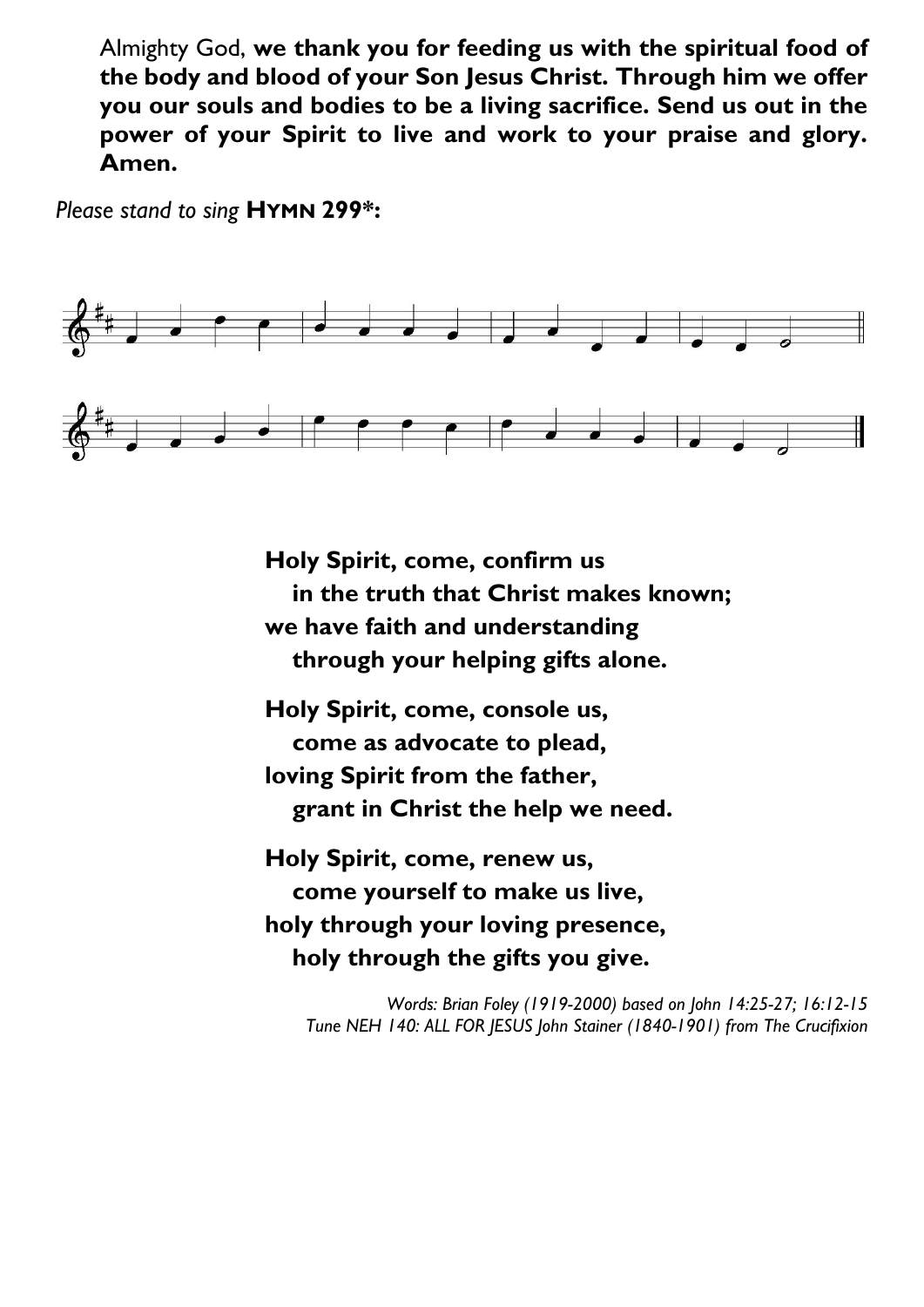### **THE BLESSING**

The Spirit of truth lead you into all truth, give you grace to confess that Jesus Christ is Lord, and to proclaim the words and works of God: **Amen.**

### **THE DISMISSAL**

Filled with the Spirit's power Go in the light and peace of Christ. Alleluia! Alleluia! **Thanks be to God. Alleluia! Alleluia!**

**Organ Postlude:** Dialogue sur les grands jeux *(Veni Creator, Premier Livre D'Orgue) Nicolas de Grigny (1672 – 1703)*



*Bible passages in this service are from the New Revised Standard Version. Material in this service is reproduced from the Book of Common Prayer copyright © RCB 2004. Belfast Cathedral text and music licence numbers CCL 8124, MRL 1049409*